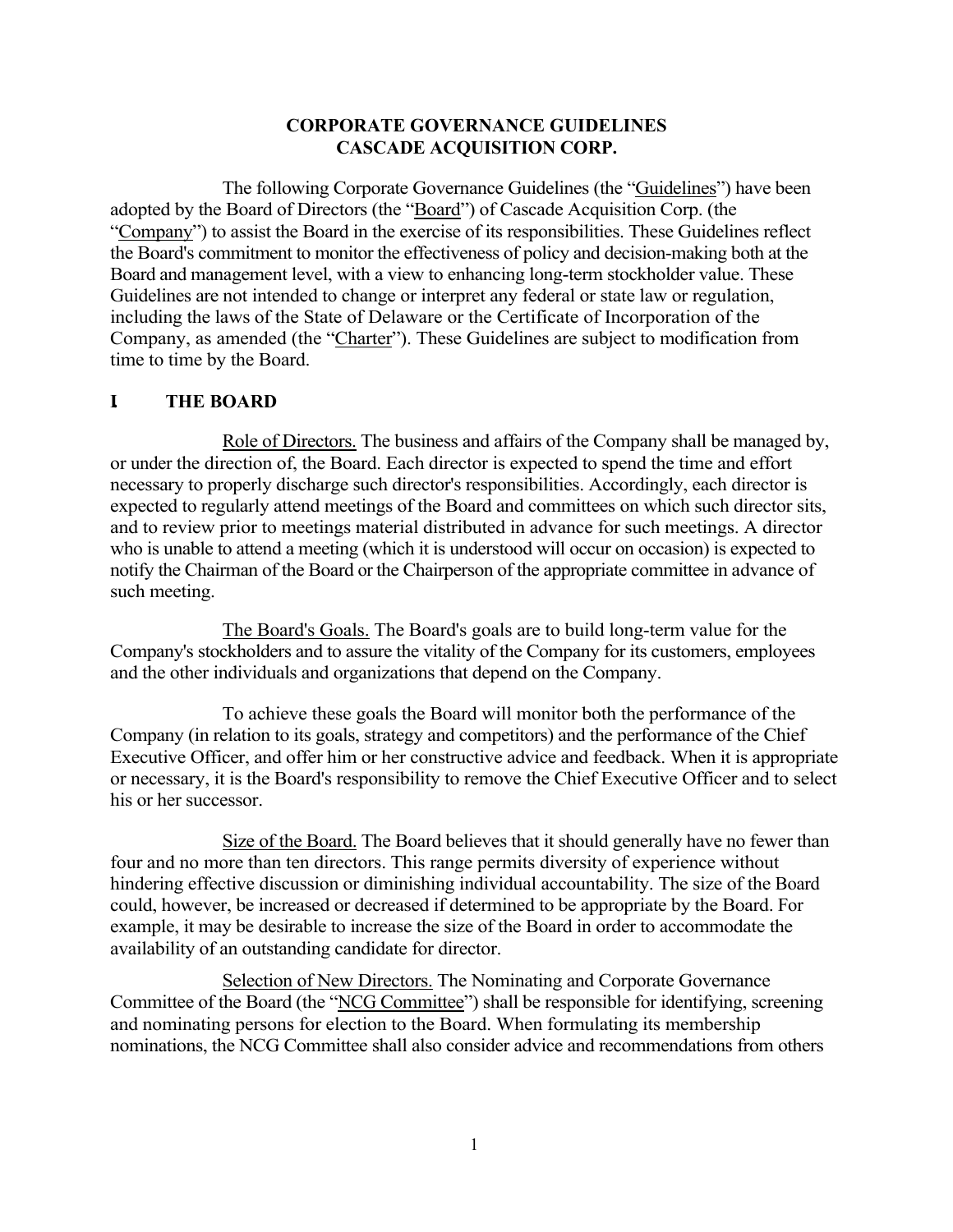as it deems appropriate. Vacancies on the Board that may occur between annual meetings of stockholders shall be filled in accordance with the applicable provisions of the Charter.

Board Membership Criteria. Nominees for director shall be selected on the basis of, among other things, experience, knowledge, skills, expertise, integrity, diversity, ability to make independent analytical inquiries, understanding of the Company's business environment and willingness to devote adequate time and effort to Board responsibilities.

Directors should know how to read and understand fundamental financial statements and understand the use of financial ratios and information in evaluating the financial performance of the Company.

The NCG Committee shall be responsible for assessing the appropriate balance of criteria required of Board members, as provided in the Charter.

Other Public Company Directorships. The Company does not have a policy limiting the number of other public company boards of directors upon which a director may sit. However, the NCG Committee shall consider the number of other public company boards and other boards (or comparable governing bodies) on which a prospective nominee is a member.

Independence of the Board. The Board shall not be required to be comprised of a majority of directors who qualify as independent directors ("NYSE Independent Directors") under the listing standards of the New York Stock Exchange (the "NYSE") during any period in which the Company is a "controlled company" within the meaning of the NYSE's listing standards, unless the Board otherwise determines (pursuant to a validly adopted resolution of the Board) not to rely on the NYSE's "controlled company" exemption. When the Company is not a "controlled company" or the Board determines not to rely on the NYSE's controlled company exemption, the Board shall be comprised of a majority of NYSE Independent Directors within the periods required by the NYSE's phase-in rules.

The Board shall review annually the relationships that each director has with the Company (directly or as a partner, shareholder or officer of an organization that has a relationship with the Company). Following such annual review, only those directors who the Board affirmatively determines have no material relationship with the Company (either directly or as a partner, shareholder or officer of an organization that has a relationship with the Company) will be considered NYSE Independent Directors, subject to additional qualifications prescribed under the listing standards of the NYSE or applicable law, or pursuant to the Charter. The Board may adopt and disclose categorical standards to assist it in determining director independence.

Corporate Opportunity Policy. Except as permitted by the Charter, Directors are prohibited from: (a) taking for themselves personally opportunities related to the Company's business if such opportunities were specifically presented to such director for the Company's benefit in his or her capacity as a director of the Company; (b) using the Company's property, information, or position for personal gain; or (c) competing with the Company for business opportunities if such opportunities were specifically presented to such director for the Company's benefit in his or her capacity as a director of the Company. However, if the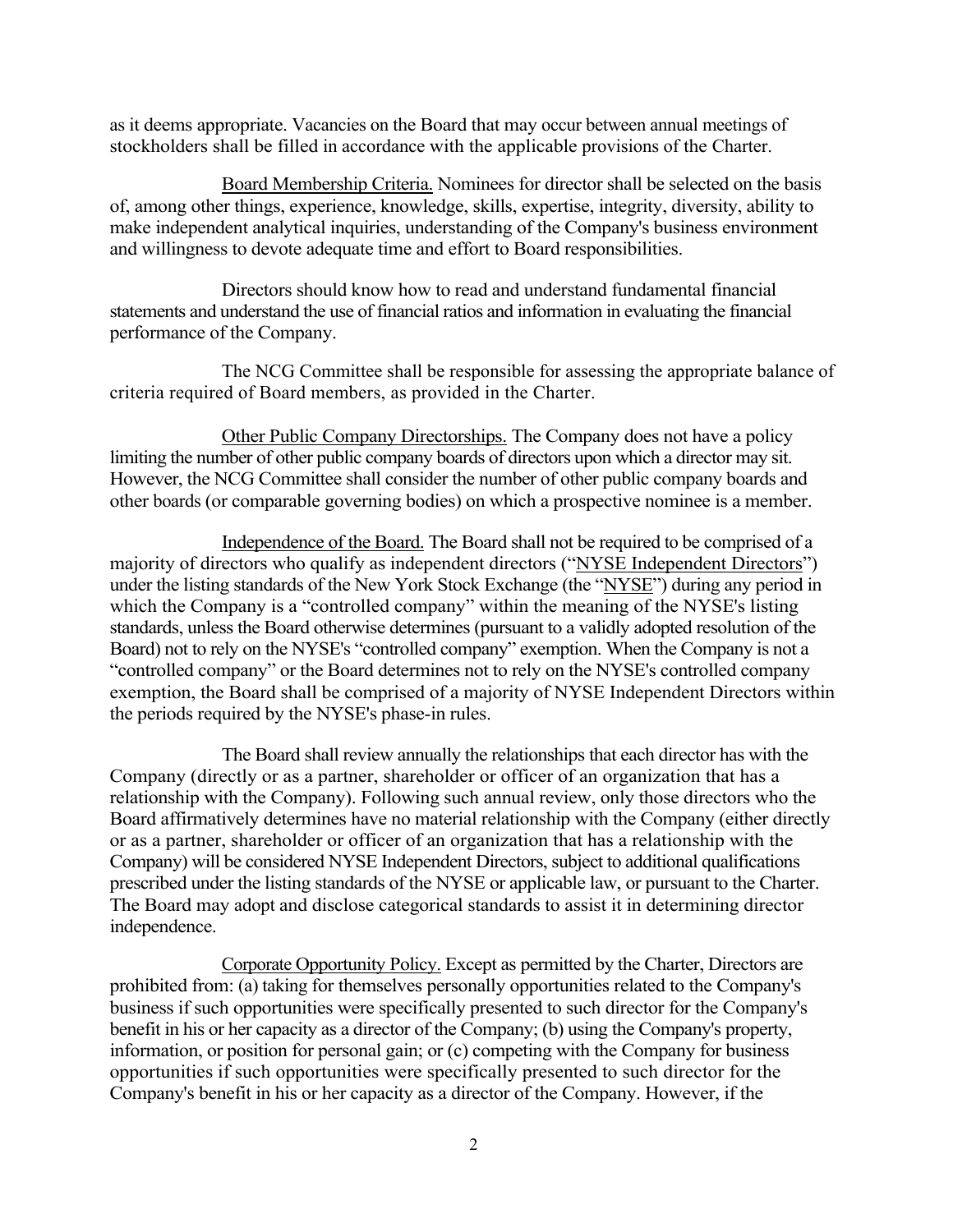Company's disinterested directors determine that the Company will not pursue an opportunity that relates to the Company's business, and consent to a director then personally pursuing the opportunity, then a director may do so.

Directors Who Change Their Present Job Responsibility. The Board does not believe that directors who retire or change the position they held when they became a member of the Board should necessarily be obligated to leave the Board. Promptly following such event, the director must notify the NCG Committee, which committee shall review the continued appropriateness of the affected director remaining on the Board under the circumstances. The affected director is expected to act in accordance with such committee's recommendation following such review.

Board Compensation. A director who is also an officer of the Company shall not receive additional compensation for such service as a director.

The Company believes that compensation for non-employee directors should be competitive and should encourage increased ownership of the Company's stock through the payment of a portion of director compensation in Company stock, options to purchase Company stock or similar compensation. The Compensation Committee will periodically review the level and form of the Company's director compensation, including how such compensation relates to director compensation of companies of comparable size, industry and complexity. Such review will also include a review of both direct and indirect forms of compensation to the Company's directors, including any charitable contributions by the Company to organizations in which a director is affiliated and consulting or other similar arrangements between the Company and a director. Changes to director compensation will be proposed to the Board for consideration.

Director's fees (including any additional amounts paid to chairs of committees and to members of committees of the Board) are the only compensation a member of the Audit Committee may receive from the Company.

Separate Sessions of Non-Management Directors. To the extent required by the NYSE or otherwise by law, the non-management directors of the Company shall meet in executive session without management present. Any interested parties desiring to communicate with the non-management directors regarding the Company may directly contact such directors by sending a letter addressed to "Non-Management Directors," care of the Corporate Secretary.

Self-Evaluation by the Board. The NCG Committee will conduct an annual selfassessment of the Board's performance as well as the performance of each committee of the Board, the results of which will be discussed with the full Board and each committee. Each assessment should include a review of any areas in which the Board or management believes the Board can make a better contribution to the Company. The NCG Committee will utilize the results of this self-evaluation process in assessing and determining the characteristics and critical skills required of prospective candidates for election to the Board and making recommendations to the Board with respect to assignments of Board members to various committees.

Strategic Direction of the Company. Normally it is management's responsibility to formalize, propose and implement strategic choices and the Board's role to approve strategic direction and evaluate strategic results. However, as a practical matter, the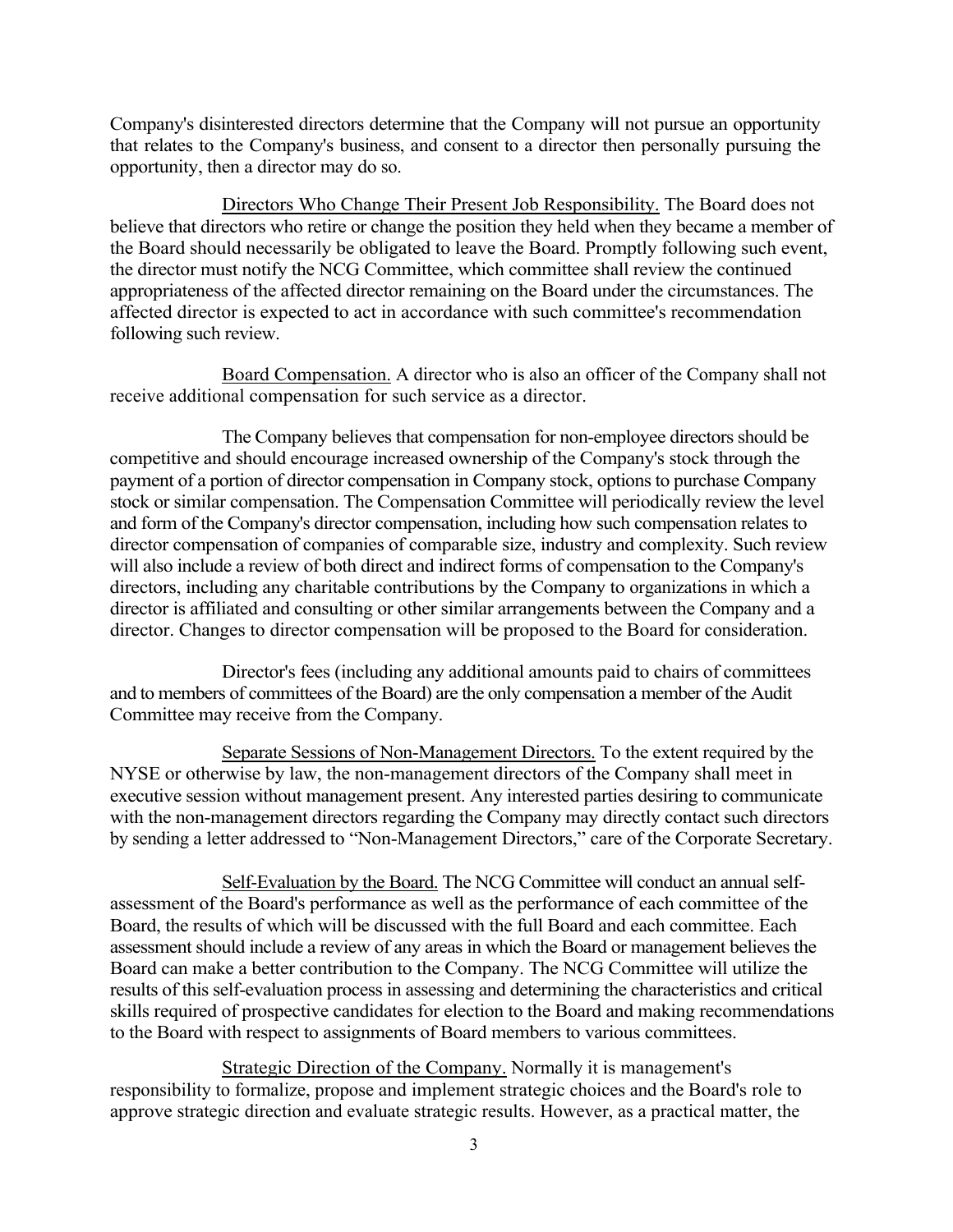Board and management will be better able to carry out their respective strategic responsibilities if there is an ongoing dialogue among the Chief Executive Officer, other members of top management and other Board members. To facilitate such discussions, members of senior management who are not directors may be invited to participate in Board meetings when appropriate.

Board Access to Management. Board members shall have access to the Company's management and, as appropriate, to the Company's outside advisors. Board members shall coordinate such access through the Chief Executive Officer and Board members will use judgment to assure that this access is not distracting to the business operation of the Company.

Attendance of Management Personnel at Board Meetings. The Board encourages the Chief Executive Officer to bring members of management from time to time into Board meetings to (i) provide management insight into items being discussed by the Board which involve the manager; (ii) make presentations to the Board on matters which involve the manager; and (iii) bring managers with significant potential into contact with the Board. Attendance of such management personnel at Board meetings is at the discretion of the Board. Should the Chief Executive Officer desire to add additional members of management as attendees on a regular basis, this should be suggested to the Board for its concurrence.

Board Materials Distributed in Advance. Information and materials that are important to the Board's understanding of the agenda items and other topics to be considered at a Board meeting should, to the extent practicable, be distributed sufficiently in advance of the meeting to permit prior review by the directors. In the event of a pressing need for the Board to meet on short notice or if such materials would otherwise contain highly confidential or sensitive information, it is recognized that written materials may not be available in advance of the meeting.

Board Orientation and Continuing Education. The Company shall provide new directors with director orientation to familiarize such directors with, among other things, the Company's business, strategic plans, significant financial, accounting and risk management issues, compliance programs, conflicts policies, code of business conduct and ethics, corporate governance guidelines, principal officers, internal auditors and independent auditors. The Company encourages each director to participate in continuing educational programs in order to maintain the necessary level of expertise to perform his or her responsibilities as a director.

# **II. BOARD MEETINGS**

Frequency of Meetings. There shall be four regularly scheduled meetings of the Board each year. At least one regularly scheduled meeting of the Board shall be held quarterly.

# **III. COMMITTEE MATTERS**

Number and Names of Board Committees. The Company shall have three standing committees: Audit, Nominating and Corporate Governance, and Compensation. The purpose and responsibilities for the Audit, Nominating and Corporate Governance, and Compensation Committees shall be outlined in committee charters adopted by the Board. The